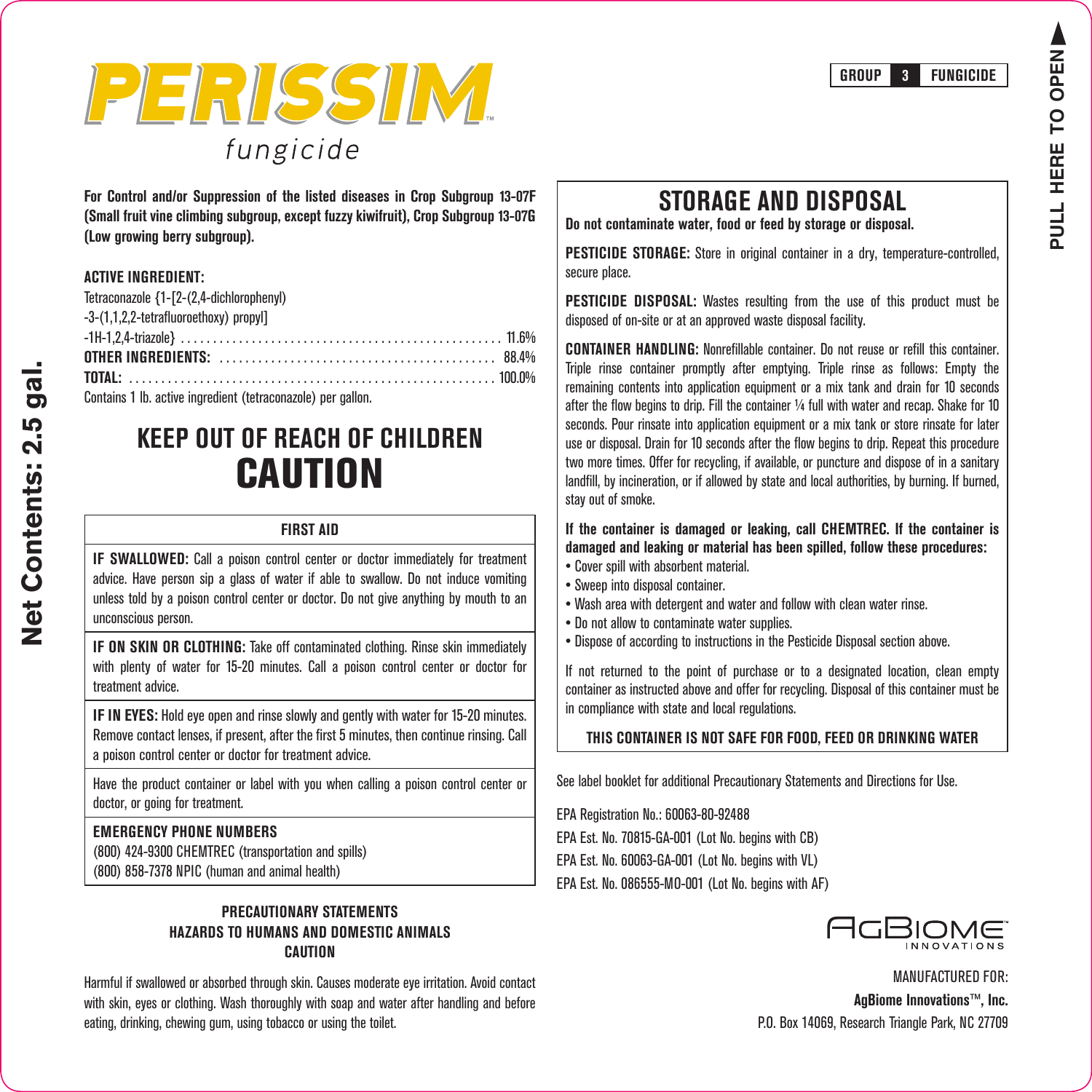

**For Control and/or Suppression of the listed diseases in Crop Subgroup 13-07F (Small fruit vine climbing subgroup, except fuzzy kiwifruit), Crop Subgroup 13-07G (Low growing berry subgroup).**

### **ACTIVE INGREDIENT:**

| Contains 1 lb. active ingredient (tetraconazole) per gallon. |  |
|--------------------------------------------------------------|--|

# **KEEP OUT OF REACH OF CHILDREN CAUTION**

| <b>FIRST AID</b>                                                                                                     |                                                                                        |  |
|----------------------------------------------------------------------------------------------------------------------|----------------------------------------------------------------------------------------|--|
| <b>IF SWALLOWED:</b>                                                                                                 | • Call a poison control center or doctor immediately for treatment advice.             |  |
|                                                                                                                      | • Have person sip a glass of water if able to swallow.                                 |  |
|                                                                                                                      | . Do not induce vomiting unless told by a poison control center or doctor.             |  |
|                                                                                                                      | • Do not give anything by mouth to an unconscious person.                              |  |
| <b>IF ON SKIN OR</b>                                                                                                 | • Take off contaminated clothing.                                                      |  |
| <b>CLOTHING:</b>                                                                                                     | . Rinse skin immediately with plenty of water for 15-20 minutes.                       |  |
|                                                                                                                      | • Call a poison control center or doctor for treatment advice.                         |  |
| IF IN EYES:                                                                                                          | • Hold eye open and rinse slowly and gently with water for 15-20 minutes.              |  |
|                                                                                                                      | • Remove contact lenses, if present, after the first 5 minutes, then continue rinsing. |  |
|                                                                                                                      | • Call a poison control center or doctor for treatment advice.                         |  |
| Have the product container or label with you when calling a poison control center or doctor, or going for treatment. |                                                                                        |  |
| <b>EMERGENCY PHONE</b>                                                                                               | (800) 424-9300 CHEMTREC (transportation and spills) (800) 858-7378 NPIC (human and     |  |
| <b>NUMBERS</b>                                                                                                       | animal health)                                                                         |  |

# **Net Contents: 2.5 gal.**

EPA Registration No.: 60063-80-92488 EPA Est. No. 70815-GA-001 (Lot No. begins with CB) EPA Est. No. 60063-GA-001 (Lot No. begins with VL) EPA Est. No. 086555-MO-001 (Lot No. begins with AF)



MANUFACTURED FOR: **AgBiome Innovations™, Inc.** P.O. Box 14069, Research Triangle Park, NC 27709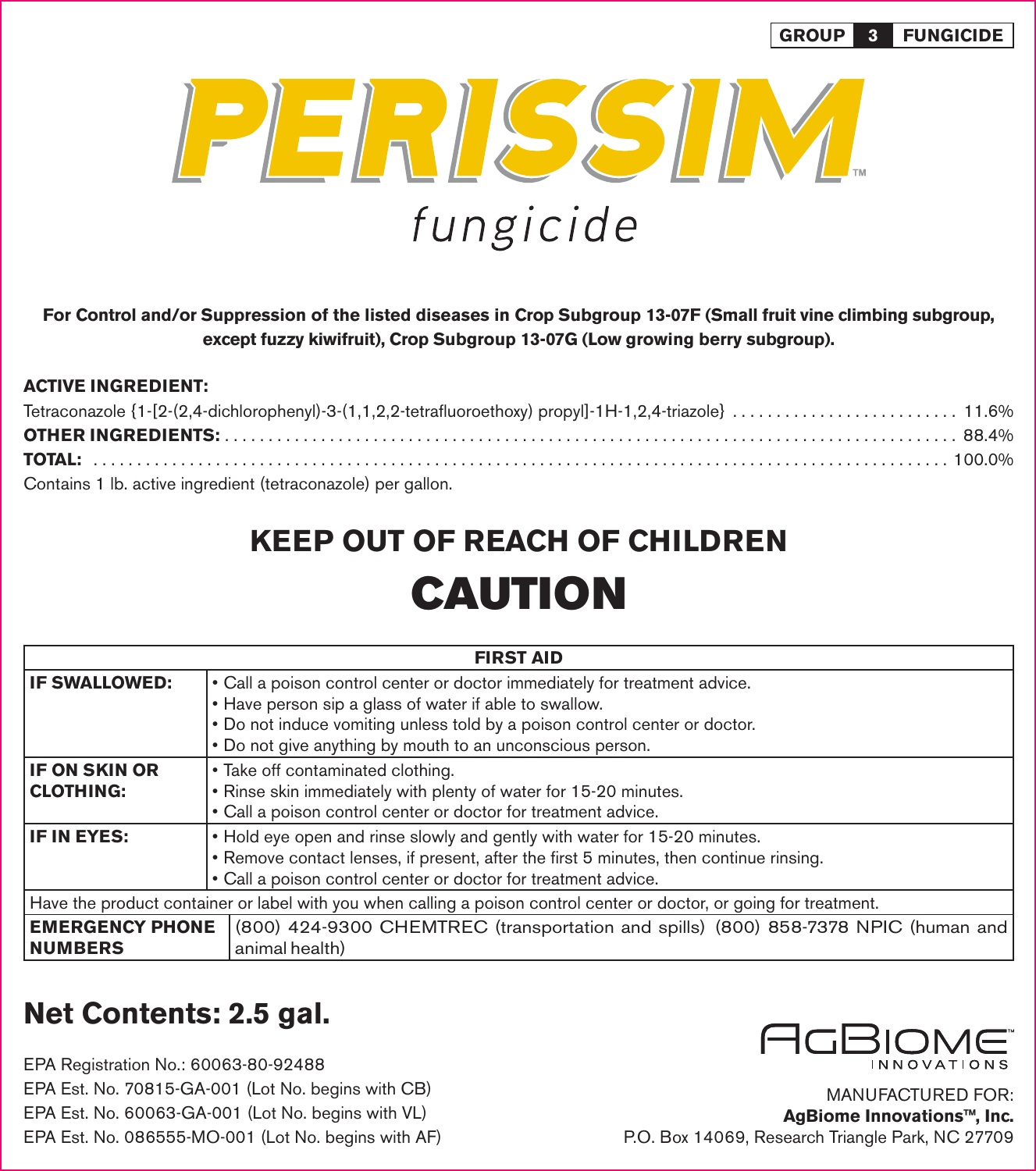# **PRECAUTIONARY STATEMENTS HAZARDS TO HUMANS AND DOMESTIC ANIMALS CAUTION**

Harmful if swallowed or absorbed through skin. Causes moderate eye irritation. Avoid contact with skin, eyes or clothing. Wash thoroughly with soap and water after handling and before eating, drinking, chewing gum, using tobacco or using the toilet.

# **PERSONAL PROTECTIVE EQUIPMENT (PPE)**

Some materials that are chemical-resistant to this product are barrier laminate, butyl rubber ≥14 mils, nitrile rubber ≥14 mils, polyvinyl chloride (PVC) ≥14 mils, and viton ≥14 mils.

### **Applicators and other handlers must wear:**

- Long-sleeved shirt and long pants
- Shoes plus socks
- Chemical-resistant gloves as indicated above.

Follow manufacturer's instructions for cleaning/maintaining PPE. If no such instructions for washables exist, use detergent and hot water. Keep and wash PPE separately from other laundry.

# **ENGINEERING CONTROLS**

When handlers use closed systems, enclosed cabs, or aircraft in a manner that meets the requirements listed in the Worker Protection Standard (WPS) for agricultural pesticides [40 CFR 170.240(d)(4-6)], the handler PPE requirements may be reduced or modified as specified in the WPS.

# **USER SAFETY RECOMMENDATIONS**

### **Users should:**

- **Wash hands thoroughly with soap and water after handling and before eating, drinking, chewing gum, using tobacco or using the toilet.**
- **Remove clothing immediately if pesticide gets inside. Then wash thoroughly and put on clean clothing.**
- **Remove PPE immediately after handling this product. Wash the outside of gloves before removing. As soon as possible, wash thoroughly and change into clean clothing.**

# **ENVIRONMENTAL HAZARDS**

This product may be toxic to fish and aquatic invertebrates. Do not apply directly to water, or to areas where surface water is present or to intertidal areas below the mean high water mark. Drift or runoff from treated areas may be hazardous to aquatic organisms adjacent to treatment areas. Exercise care when making applications of this product, and do not apply when atmospheric conditions favor drift or runoff. Do not contaminate water when disposing of equipment washwater or rinsate.

In order to mitigate concern for reproductive effects to endangered bird and mammal species which may occur incidentally in growing areas, you are required to ascertain through the state Department of Agriculture, or Cooperative Extension Service, whether the treatment area may contain habitat of federally listed bird and mammal species; if so, treatment must be avoided in these areas.

# **DIRECTIONS FOR USE**

It is a violation of Federal law to use this product in a manner inconsistent with its labeling.

Do not apply this product in a way that will contact workers or other persons, either directly or through drift. Only protected handlers may be in the area during application. For any requirements specific to your State or Tribe, consult the agency responsible for pesticide regulation.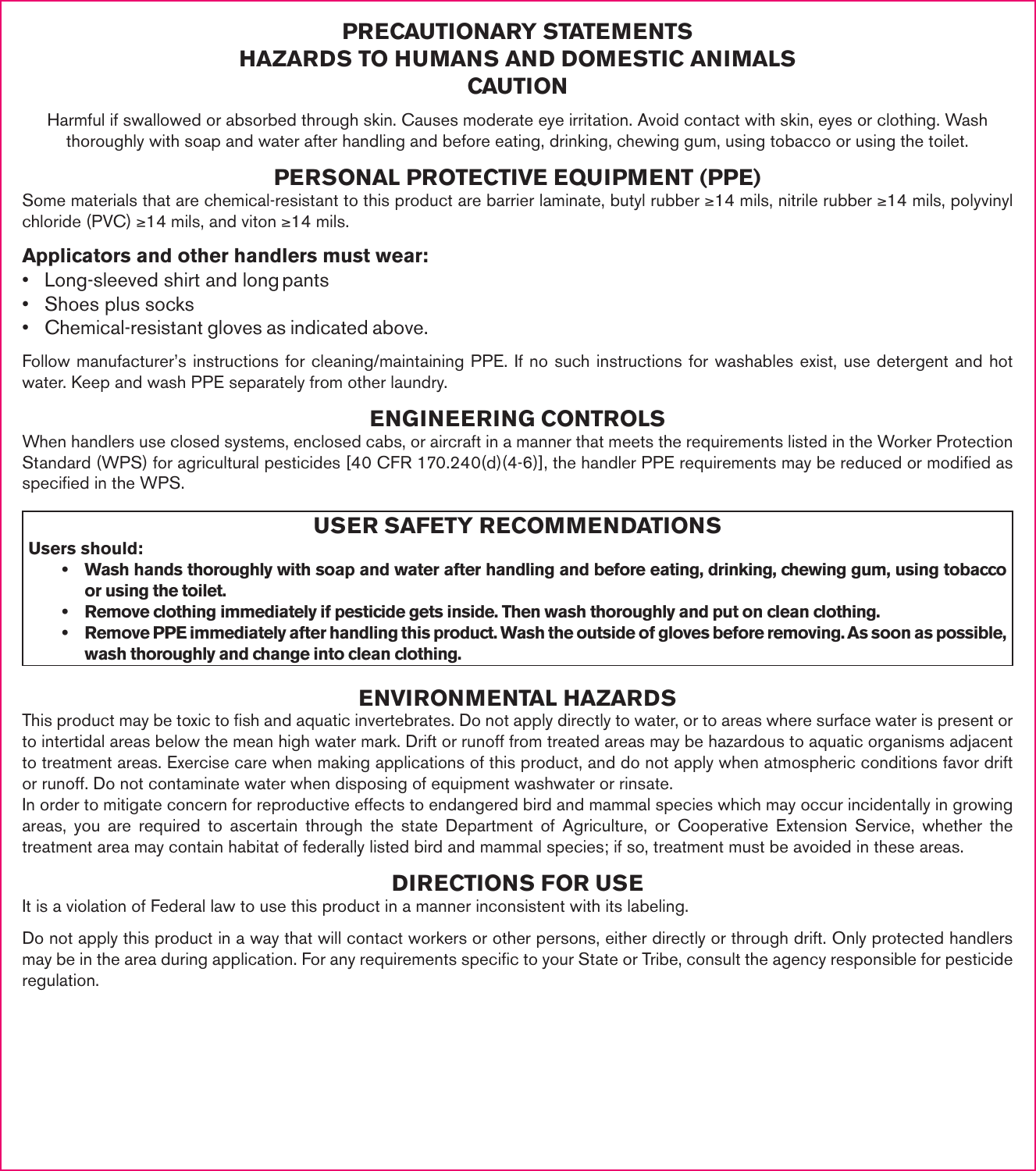# **AGRICULTURAL USE REQUIREMENTS**

Use this product only in accordance with its labeling and with the Worker Protection Standard, 40 CFR part 170. This Standard contains requirements for the protection of agricultural workers on farms, forests, nurseries, and greenhouses, and handlers of agricultural pesticides. It contains requirements for training, decontamination, notification, and emergency assistance. It also contains specific instruction and exceptions pertaining to the statements on this label about personal protective equipment (PPE) and restricted-entry interval. The requirements in this box only apply to uses of this product that are covered by the Worker Protection Standard.

Do not enter or allow worker entry into treated areas during the restricted entry interval (REI) of 12 hours for all activities with the exception of 7 days for tablegrape activities of girdling, cane tying and cane turning. For early entry to treated areas that is permitted under the Worker Protection Standard and that involves contact with anything that has been treated, such as plants, soil, or water, wear:

- Coveralls
- Chemical-resistant gloves
- Shoes plus socks

# **PRODUCT USE INFORMATION**

Apply Perissim in water carrier by spraying onto specified crops. To obtain adequate coverage of specified agricultural crops, total spray volume usually will range from 20 to 150 gallons per acre (200 to 1400 liters per hectare) for dilute sprays, and 5 to 10 gallons per acre (50 to 100 liters per hectare) for concentrate ground sprays and aircraft applications. Both ground and aircraft methods of application may be used.

Perissim should be added to the spray tank while filling with water. Keep the agitator running when filling spray tank and during spray operations. When tank mixing this product with other pesticides, observe the more restrictive label limitations and precautions. Do not exceed any label dosage rates. This product cannot be mixed with any product containing a label prohibition against such mixing. Combination in the spray tank with other pesticides, fertilizers or surfactants is not recommended unless prior use has shown the combination to be physically compatible, effective and non-injurious under your conditions of use. When an adjuvant is to be used with this product, use of a Chemical Producers and Distributors Association (CPDA) certified adjuvant is recommended.

# **RESISTANCE MANAGEMENT GUIDANCE**

Perissim contains a Group 3 fungicide. Fungal isolates with acquired resistance to Group 3 may eventually dominate the fungal population if Group 3 fungicides are used repeatedly in the same field or in successive years as the primary method of control for targeted species. This may result in partial or total loss of control of those species by this product or other Group 3 fungicides.

### **To delay fungicide/bactericide resistance consider:**

- Avoiding the consecutive use of this product or other target site of action Group 3 fungicides that have a similar target site of action, on the same pathogens.
- Using tank-mixtures or premixes with fungicide/bactericides from different target site of action Groups as long as the involved products are all registered for the same use and are both effective at the tank mix or prepack rate on the pathogen(s) of concern.
- Basing fungicide use on a comprehensive IPM program.
- Monitoring treated fungal populations for loss of field efficacy.
- Contacting your local extension specialist, certified crop advisors, and/or Oxon representative for fungicide resistance management and/or IPM recommendations for specific crops and resistant pathogens.

**It is the pesticide user's responsibility to ensure that all products are registered for the intended use. Read and follow the applicable restrictions and limitations and directions for use on all product labels involved in tank mixing. Users must follow the most restrictive directions for use and precautionary statements of each product in the tank mixture.**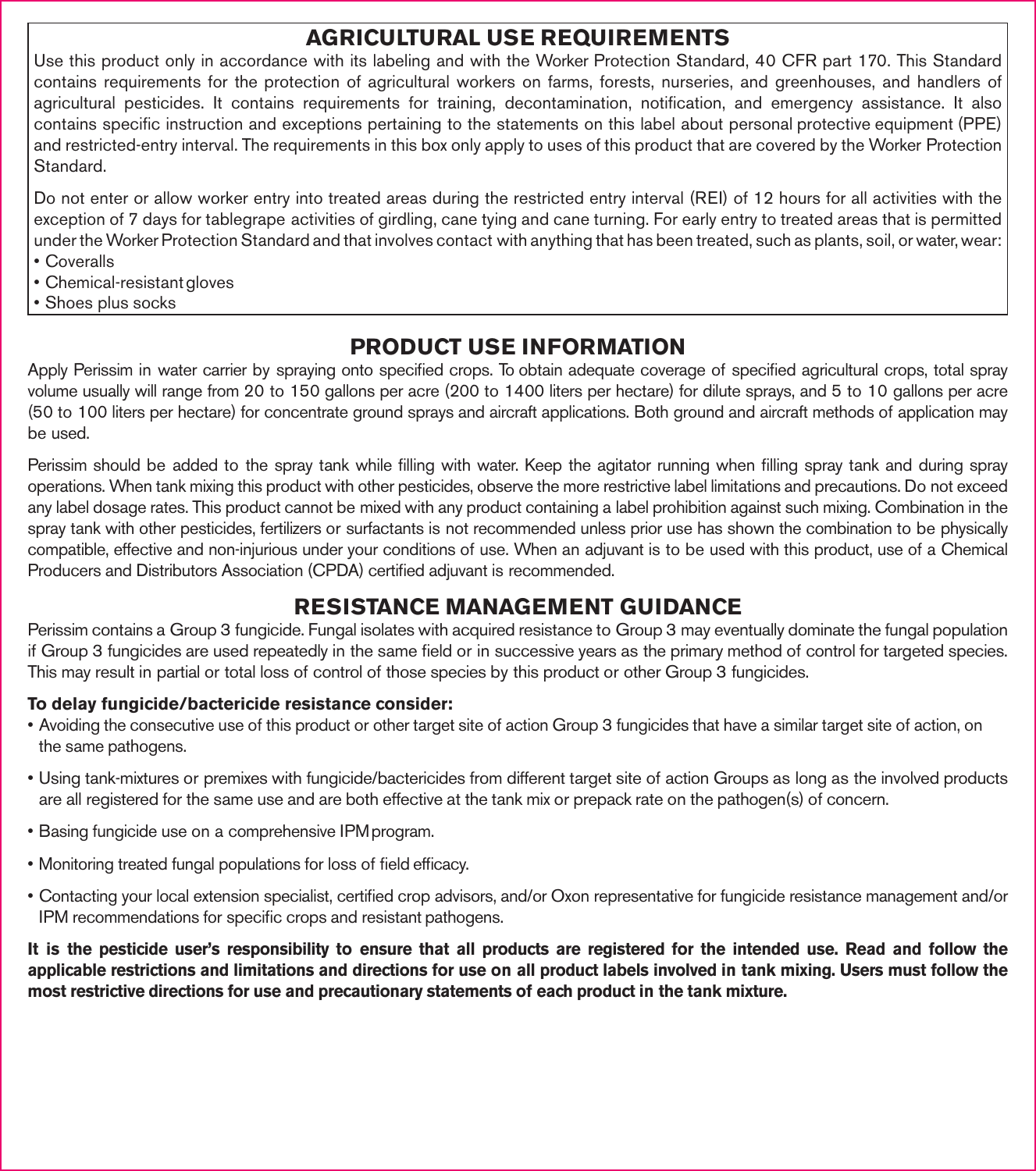# **SPRAY DRIFT MANAGEMENT**

Avoiding spray drift at the application site is the responsibility of the applicator. The interaction of many equipment- and-weatherrelated factors determine the potential for spray drift. The applicator and the grower are responsible for considering all these factors when making decisions. The following drift management requirements must be followed to avoid off-target drift movement from aerial applications to agricultural field crops. These requirements do not apply to forestry applications, public health uses or to applications using dry formulations.

- 1. The distance of the outer most nozzles on the boom must not exceed ¾ (75%) the length of the wingspan or rotor.
- 2. Nozzles must always point backward parallel with the air stream and never be pointed downwards more than 45 degrees.

Where states have more stringent regulations, they must be observed.

### **AERIAL DRIFT ADVISORY INFORMATION**

### Information on droplet size

The most effective way to reduce drift potential is to apply large droplets. The best drift management strategy is to apply the largest droplets that provide sufficient coverage and control. Applying larger droplets reduces drift potential but will not prevent drift if applications are made improperly, or under unfavorable conditions (see Wind, Temperature).

### **Controlling Droplet Size**

- Volume: Use high flow rate nozzles to apply the highest practical spray volume. Nozzles with higher rated flows produce larger droplets.
- Pressure: Do not exceed the nozzle manufacturer's recommended pressures. For many nozzle types lower pressure produces larger droplets. When higher flow rates are needed, use higher flow rate nozzles instead of increasing pressure.
- Number of nozzles: Use the minimum number of nozzles that provide uniform coverage.
- Nozzle orientation: Orienting nozzles so that the spray is released parallel to the airstream produces larger droplets than other orientations and is the recommended practice. Significant deflection from horizontal will reduce droplet size and increase drift potential.
- Nozzle type: Use a nozzle type that is designed for the intended application. With most nozzle types, narrower spray angles produce larger droplets. Consider using low-drift nozzles. Solid stream nozzles oriented straight back produce the largest droplets and the lowest drift potential.

### **Boom Length**

For some use patterns, reducing the effective boom length to less than 3/4 (75%) of the wingspan or rotor length may further reduce drift without reducing swath width.

### **Application Height**

Applications should not be made at a height greater than 10 feet above the top of the largest plants unless a greater height is required for aircraft safety. Making applications at the lowest height that is safe reduces exposure of droplets to evaporation and wind.

### **Swath Adjustment**

When applications are made with a crosswind, the swath will be displaced downwind. Therefore, on the up and downwind edges of the fi eld, the applicator must compensate for this displacement by adjusting the path of the aircraft upwind. Swath adjustment distance should increase with increasing drift potential (higher wind, small drops, etc.).

### **Wind**

Drift potential is lowest between wind speeds of 2-10 mph. However, many factors, including droplet size and equipment type determine drift potential at any given speed. Application should be avoided below 2 mph due to variable wind direction and high inversion potential. NOTE: Local terrain can influence wind patterns. Every applicator should be familiar with local wind patterns and how they affect spray drift.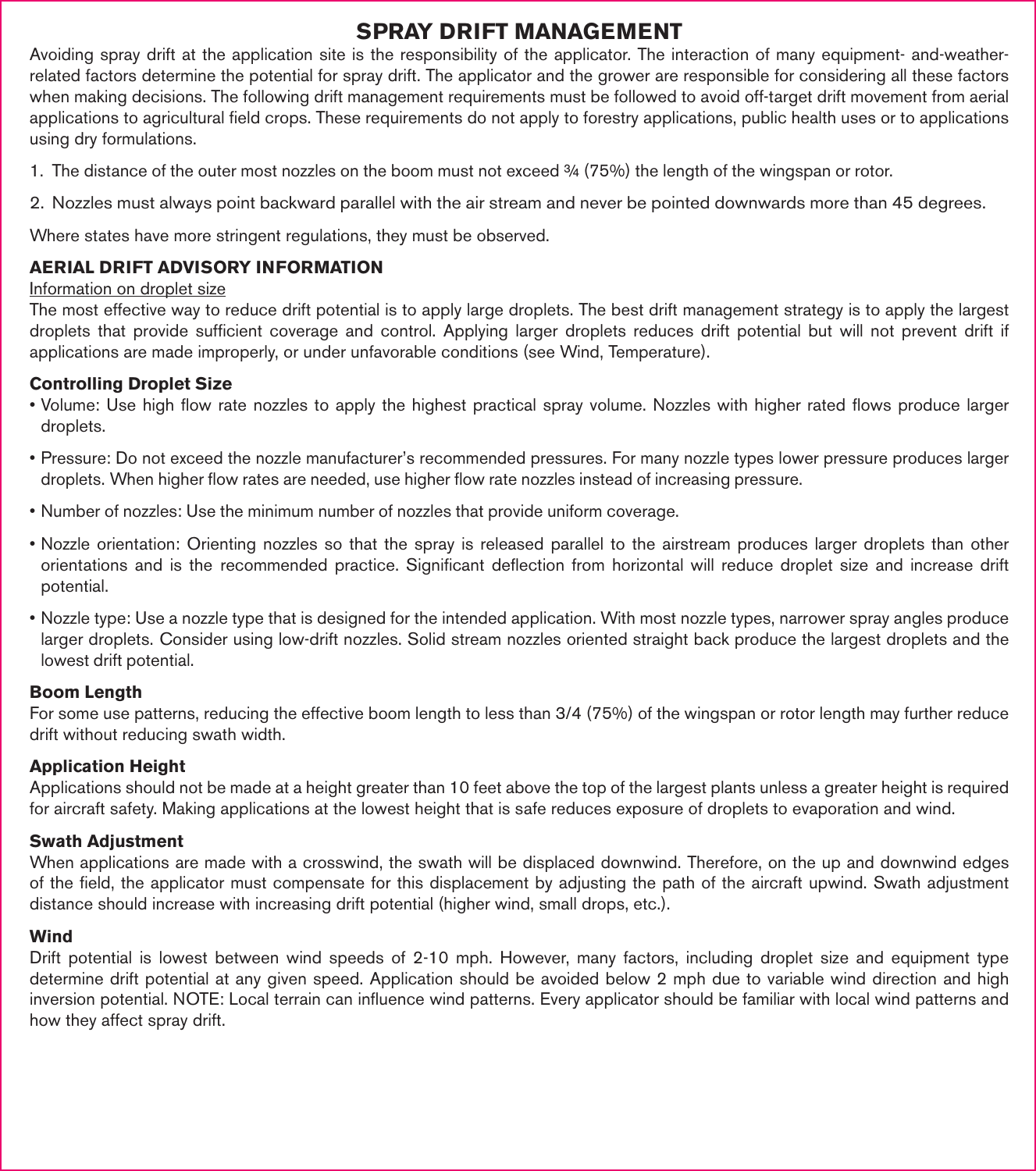### **Temperature and Humidity**

When making applications in low relative humidity, set up equipment to produce larger droplets to compensate for evaporation. Droplet evaporation is most severe when conditions are both hot and dry.

### **Temperature Inversions**

Applications should not occur during a temperature inversion because drift potential is high. Temperature inversions restrict vertical air mixing, which causes small suspended droplets to remain in a concentrated cloud. This cloud can move in unpredictable directions due to the light variable winds common during inversions. Temperature inversions are characterized by increasing temperatures with altitude and are common on nights with limited cloud cover and light to no wind. They begin to form as the sun sets and often continue into the morning. Their presence can be indicated by ground fog; however, if fog is not present, inversions can also be identified by the movement of smoke from a ground source or an aircraft smoke generator. Smoke that layers and moves laterally in a concentrated cloud (under low wind conditions) indicates an inversion, while smoke that moves upward and rapidly dissipates indicates good vertical air mixing.

# **CHEMIGATION INSTRUCTIONS**

Apply this product only through one or more of the following types of systems: sprinkler including center pivot, lateral move, end tow, side (wheel) roll, traveler, big gun, solid set or hand move irrigation system. Do not apply this product through any other type of irrigation system.

Crop injury, lack of effectiveness or illegal pesticide residues in the crop can result from non-uniform distribution of treated water.

For specific information about calibration, contact State Extension Service specialists, equipment manufacturers, or other irrigation experts.

Do not connect an irrigation system used for pesticide application to a public water system unless the pesticide label-prescribed safety devices for public water systems are in place.

A person knowledgeable of the chemigation system and responsible for its operation, or under the supervision of the responsible person, shall shut the system down and make necessary adjustments should the need arise.

### **To prevent the movement of Perissim into the soil:**

- Minimize pesticide contact with the soil surface by chemigating above the crop canopy.
- Stop chemigation when pesticide mixture is observed running off crop surfaces or after 0.25 inches of water has been applied, whichever occurs first.
- Allow for sufficient time after chemigation for crop surfaces to dry prior to expected rainfall or to irrigation applied above the crop canopy.

### **Sprinkler Chemigation:**

The system must contain a functional check valve, vacuum relief valve, and low pressure drain appropriately located on the irrigation pipeline to prevent water source contamination from backflow.

The pesticide injection pipeline must contain a functional, automatic, quick-closing check valve to prevent the flow of fluid back toward the injection pump.

The pesticide injection pipeline must contain a functional, normally closed, solenoid-operated valve located on the intake side of the injection pump and connected to the system interlock to prevent fluid from being withdrawn from the supply tank when the irrigation system is either automatically or manually shut down.

The system must contain functional interlocking controls to automatically shut off the pesticide injection pump when the water pump motor stops.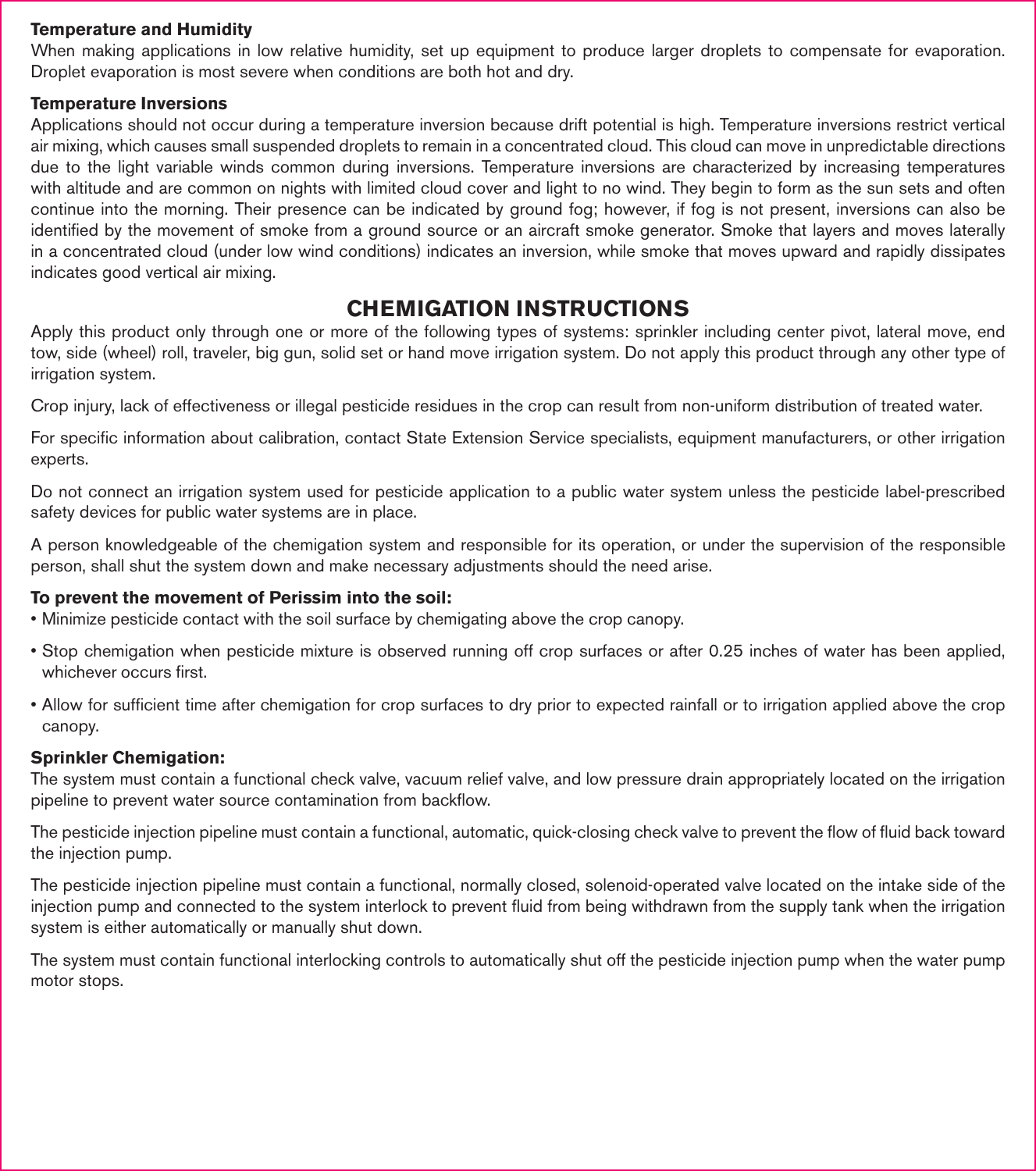The irrigation line or water pump must include a functional pressure switch which will stop the water pump motor when the water pressure decreases to the point where pesticide distribution is adversely affected.

Systems must use a metering pump, such as a positive displacement injection pump (e.g., diaphragm pump) effectively designed and constructed of materials that are compatible with pesticides and capable of being fitted with a system interlock.

Do not apply when wind speed favors drift beyond the area intended for treatment.

When mixing, fill nurse tank half full with water. Add Perissim slowly to tank while hydraulic or mechanical agitation is operating and continue filling with water. Stickers, spreaders, etc., should be added last. If compatibility is in question, use the compatibility jar test before mixing a whole tank.

Because of the wide variety of possible combinations which can be encountered, observe all cautions and limitations on the label of all products used in mixtures.

Perissim should be added through a traveling irrigation system continuously or at the last 30 minutes of solid set or hand moved irrigation systems. Agitation is recommended.

# **ROTATIONAL CROP RESTRICTIONS**

Refer to the table below for the minimum time intervals required between the last application of Perissim and a new crop planting.

| <b>CROP</b>                                                                                                          | <b>ROTATIONAL INTERVAL</b><br>(IN DAYS) |
|----------------------------------------------------------------------------------------------------------------------|-----------------------------------------|
| Corn                                                                                                                 | 0                                       |
| Grains, small (barley, buckwheat, millet, oats, rice, rye, triticale and wheat) following<br>a sugarbeet application | 45                                      |
| Grape                                                                                                                | Ω                                       |
| Peanut                                                                                                               | 0                                       |
| Pecan                                                                                                                | 0                                       |
| Small grains - after application to sugarbeet                                                                        | 40                                      |
| Soybean                                                                                                              | 0                                       |
| Strawberry                                                                                                           | 0                                       |
| Sugarbeet                                                                                                            | 0                                       |
| Sugarcane                                                                                                            | 45                                      |
| All other crops - After application to Subgroups 13-07F and 13-07G                                                   | 15                                      |
| All other crops – after application to sugarbeet                                                                     | 120                                     |
| All other crops                                                                                                      | 120                                     |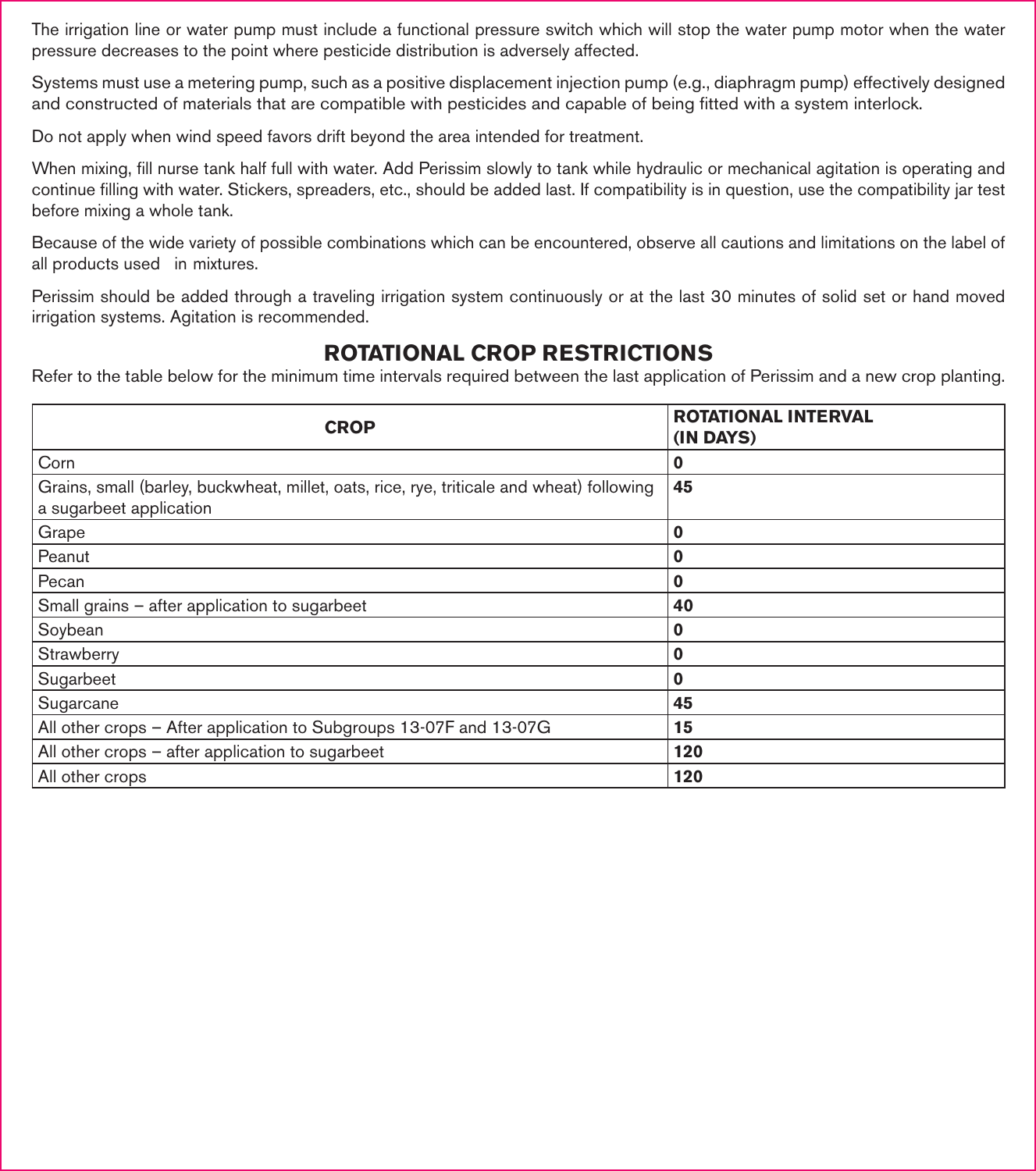# **CROP SUBGROUP 13-07F (AMUR RIVER GRAPE, GOOSEBERRY, GRAPE, HARDY KIWIFRUIT, MAYPOP, SCHISANDRA BERRY, CULTIVARS, VARIETIES AND/OR HYBRIDS OF THESE)**

| <b>GRAPE</b>                                                        |                                                 |                                                                                                                                                                                                                                                                                                                                                                                                                                                                                                                                                                                                                                                                                                                                                                                                                                                  |
|---------------------------------------------------------------------|-------------------------------------------------|--------------------------------------------------------------------------------------------------------------------------------------------------------------------------------------------------------------------------------------------------------------------------------------------------------------------------------------------------------------------------------------------------------------------------------------------------------------------------------------------------------------------------------------------------------------------------------------------------------------------------------------------------------------------------------------------------------------------------------------------------------------------------------------------------------------------------------------------------|
| <b>DISEASES CONTROLLED</b>                                          | <b>RATE PER ACRE</b>                            | <b>APPLICATION DIRECTIONS</b>                                                                                                                                                                                                                                                                                                                                                                                                                                                                                                                                                                                                                                                                                                                                                                                                                    |
| <b>Powdery Mildew</b><br>(Erysiphe spp.)                            |                                                 | Start application at pre-flowering stage, when shoots are<br>12-18 inches. Repeat applications at 21 day interval under<br>low disease pressure. Reduce interval to 14 days when<br>disease pressure is high and conditions are favorable to<br>Powdery Mildew outbreak.                                                                                                                                                                                                                                                                                                                                                                                                                                                                                                                                                                         |
| <b>Anthracnose</b><br>(Elsinoe spp.)                                | $3.0 - 5.0$ fl. oz.<br>$(0.023 - 0.04$ lb a.i.) | Start applications when new shoots are 1 to 3 inch long and<br>continue on a 14 day interval.                                                                                                                                                                                                                                                                                                                                                                                                                                                                                                                                                                                                                                                                                                                                                    |
| <b>Black Rot</b><br>(Guignardia spp.)                               |                                                 | Apply preventively. First treatment when new shoots are 1<br>to 3 inch long and continue at 14 day intervals. Use higher<br>specified rate under heavy disease pressure. In case of heavy<br>disease pressure and shorter application interval, apply in<br>alternation with fungicide with a different mode of action.                                                                                                                                                                                                                                                                                                                                                                                                                                                                                                                          |
| Vine diseases following pruning:                                    |                                                 | Do not exceed 2 applications per year.                                                                                                                                                                                                                                                                                                                                                                                                                                                                                                                                                                                                                                                                                                                                                                                                           |
| (Botryosphaeria rhodina,<br>Eutypalata, Phaeoacremonium aleophilum, |                                                 | Apply this product in 25 to 50 gallons of water per acre.                                                                                                                                                                                                                                                                                                                                                                                                                                                                                                                                                                                                                                                                                                                                                                                        |
| Phaeomoniella chlamydospora)                                        |                                                 | Apply this product within 24 hours of pruning. A second<br>application is recommended around 14 days later if rainfall<br>or high humidity continues, which contributes to weather<br>conditions favorable for disease development.                                                                                                                                                                                                                                                                                                                                                                                                                                                                                                                                                                                                              |
|                                                                     | 5.0 fl. oz. (0.04 lb a.i.)                      | If double pruning is being performed, application does not<br>need to be made after the first pruning, if environmental<br>conditions do not favor infection and disease development<br>beyond where the final pruning cuts will occur. Under this<br>scenario, apply this product within 24 hours of making<br>the second pruning cuts. The second application should<br>be applied 14 days after the first application when rainfall<br>and high humidity are in favor of infection and disease<br>development. In case of high risk of infection and fast<br>disease development, resulting in development of disease<br>into tissue past where the second pruning cuts will be made,<br>apply this product after the first non-selective pruning cuts<br>followed by a second treatment after the second and final<br>pruning cuts are made. |
|                                                                     |                                                 | It is highly recommended to apply this product with a spray<br>dye to visually ensure full coverage of the pruning cuts and<br>susceptible tissue.                                                                                                                                                                                                                                                                                                                                                                                                                                                                                                                                                                                                                                                                                               |

# **RESTRICTIONS/LIMITATIONS:**

- Do not apply more than 0.08 lb of tetraconazole a.i. per acre per year (10 fl . oz. product per acre per year).
- Pre Harvest Interval: Do not apply within 14 days of harvest.
- Restricted entry interval (REI): 12 hours, 7 days for table grape activities of girdling, cane tying and cane turning.
- Do not make more than three (3) applications of this product per growing year, except for vine diseases following pruning. Do not make more than 2 applications of this product per year for vine diseases following pruning.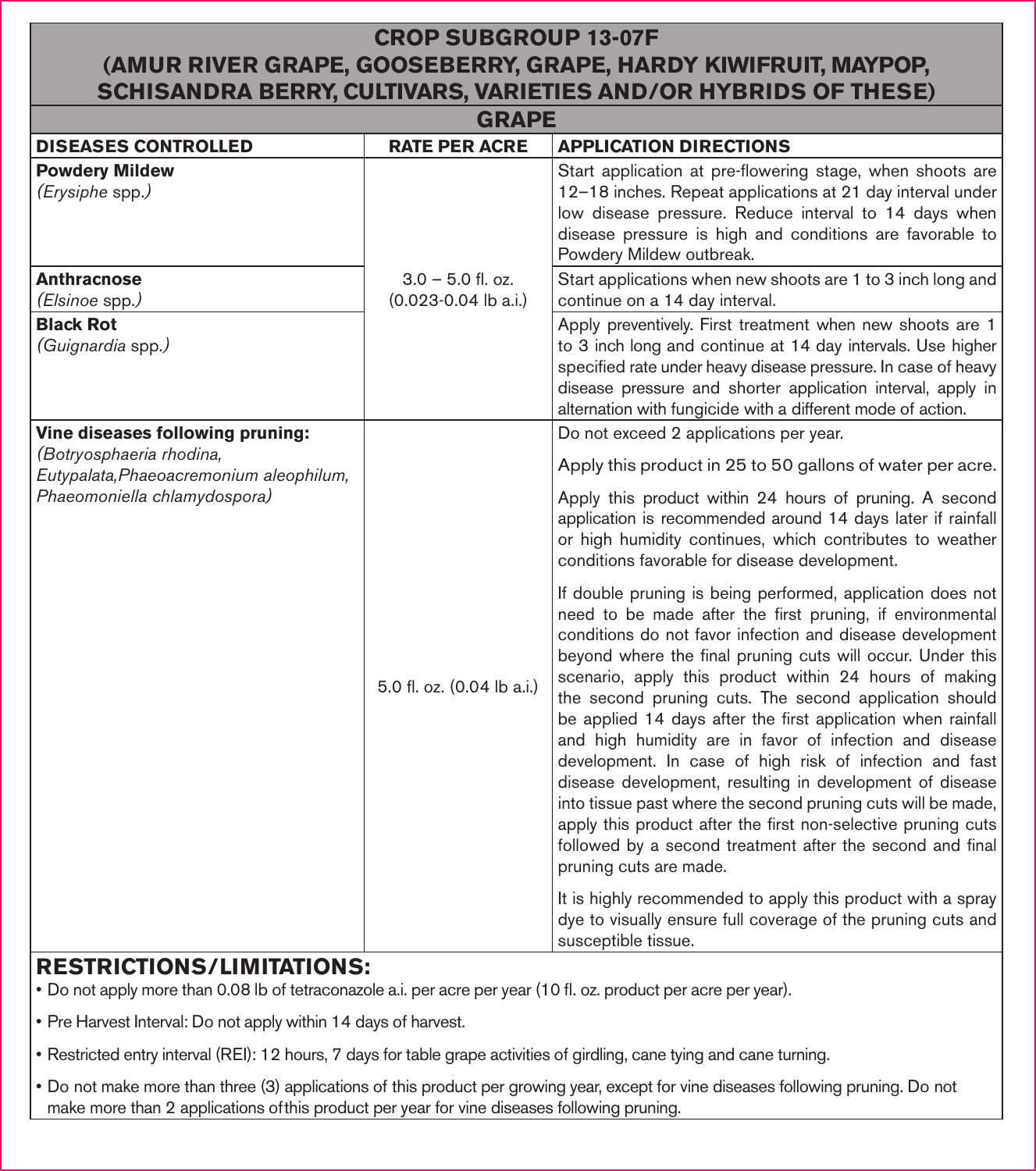| <b>GOOSEBERRIES</b>                          |                          |                                                                                                                                                                                                           |
|----------------------------------------------|--------------------------|-----------------------------------------------------------------------------------------------------------------------------------------------------------------------------------------------------------|
| <b>DISEASES CONTROLLED</b>                   | <b>RATE PER ACRE</b>     | <b>APPLICATION DIRECTIONS</b>                                                                                                                                                                             |
| <b>Powdery Mildew</b><br>(Sphaerotheca spp.) | $3.0 - 5.0$ fl. oz.      | Start application at pre-flowering stage, repeat applications<br>at 14 day intervals.<br>Apply in alternation with fungicide with a different mode of<br>action when more than 2 applications are needed. |
| Anthracnose<br>(Drepanopeziza spp.)          | $(0.023 - 0.04$ lb a.i.) | Start application when the first leaf unfolds and replicate on a<br>10 to 14 day spray interval when conditions are favorable to<br>disease development.                                                  |

# **RESTRICTIONS/LIMITATIONS:**

- Do not apply more than 0.08 lb of tetraconazole a.i. per acre per year (10 fl . oz. product per acre per year).
- Pre Harvest Interval: Do not apply within 14 days of harvest.
- Restricted entry interval (REI): 12 hours
- Do not make more than three (3) applications of this product per year.

# **AMUR RIVER GRAPE; KIWIFRUIT, HARDY; MAYPOP; SCHISANDRA BERRY; CULTIVARS, VARIETIES, AND/OR HYBRIDS OF THESE**

| <b>DISEASES CONTROLLED</b>         | <b>RATE PER ACRE</b> | <b>APPLICATION DIRECTIONS</b>                                       |  |
|------------------------------------|----------------------|---------------------------------------------------------------------|--|
| <b>Powdery Mildew</b>              | $3.0 - 5.0$ fl. oz.  | Start applications when conditions are favorable to disease         |  |
| (Erysiphe spp., Sphaerotheca spp.) |                      | $(0.023-0.04$ lb a.i.) development and repeat on a 14 day interval. |  |

# **RESTRICTIONS/LIMITATIONS:**

- Do not apply more than 0.08 lb of tetraconazole a.i. per acre per year (10 fl . oz. product per acre per year).
- Pre Harvest interval: 14 days.
- Restricted entry interval (REI): 12 hours
- Do not make more than three (3) applications of this product per growing season.

# **CROP SUBGROUP 13-07G (BEARBERRY, BILBERRY, LOWBUSH BLUEBERRY, CLOUDBERRY, CRANBERRY, LINGONBERRY, MUNTRIES, PARTRIDGEBERRY, STRAWBERRY, CULTIVARS, VARIETIES AND/OR HYBRIDS OF THESE)**

# **LOWBUSH BLUEBERRY, BEARBERRY, BILBERRY, CLOUDBERRY, CRANBERRY, LINGONBERRY, MUNTRIES, PARTRIDGEBERRY, CULTIVARS, VARIETIES,**

| <b>AND/OR HYBRIDS OF THESE.</b>                                                |                                                 |                                                                                                             |  |
|--------------------------------------------------------------------------------|-------------------------------------------------|-------------------------------------------------------------------------------------------------------------|--|
| <b>DISEASES CONTROLLED</b>                                                     | <b>RATE PER ACRE</b>                            | <b>APPLICATION DIRECTIONS</b>                                                                               |  |
| <b>Powdery Mildew</b><br>Gidium spp., Sphaerotheca spp.,<br>Microsphaera spp.) | $3.0 - 5.0$ fl. oz.<br>$(0.023 - 0.04$ lb a.i.) | Start applications when conditions are favorable to disease<br>development and repeat on a 14 day interval. |  |

# **RESTRICTIONS/LIMITATIONS:**

- Do not apply more than 0.16 lb of tetraconazole a.i. per acre per year (20 fl . oz. product per acre per year).
- Pre Harvest interval: 0 days
- Restricted entry interval (REI): 12 hours
- Do not make more than four (4) applications of this product per year.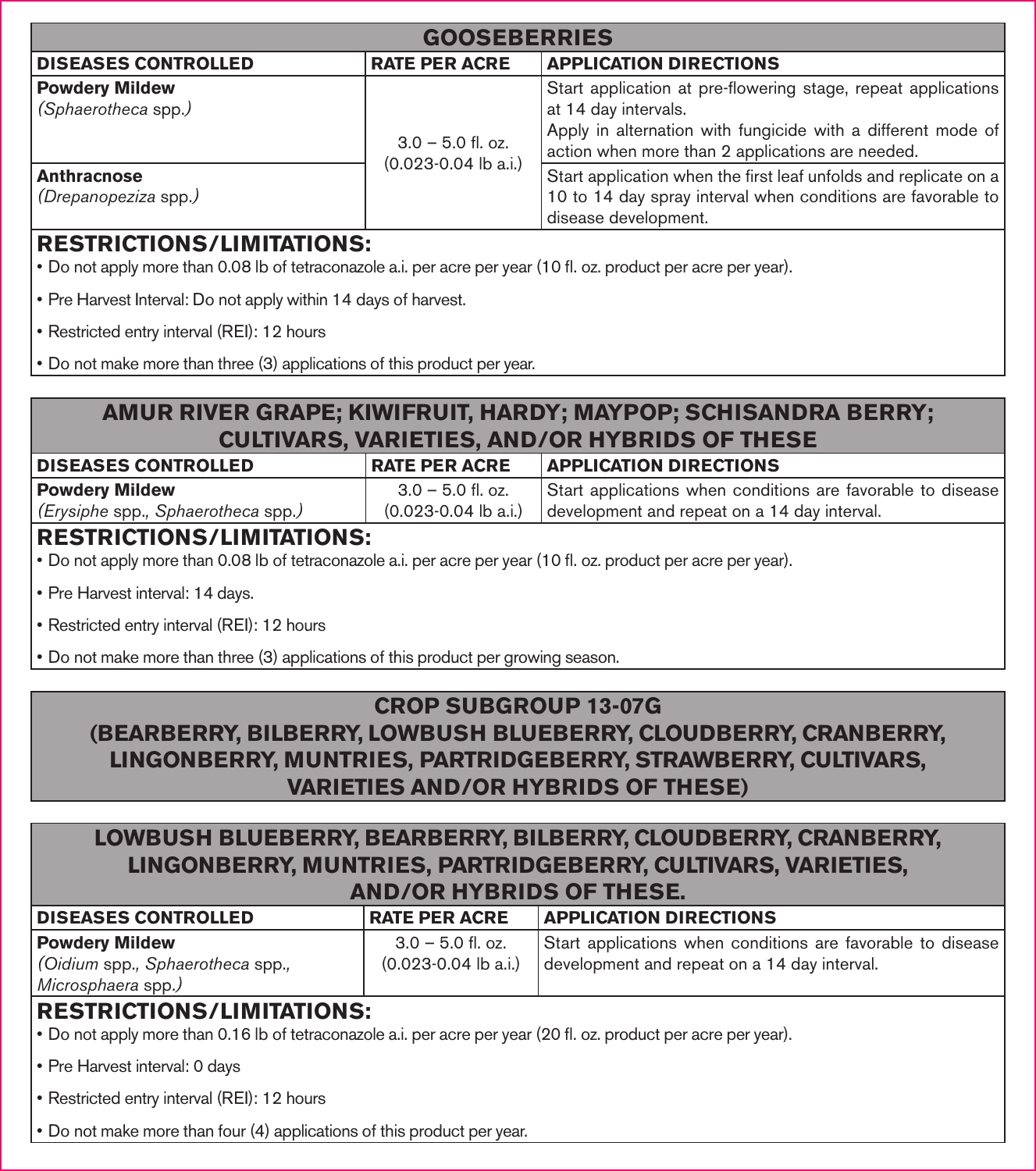| <b>STRAWRERRY</b>                              |                                                 |                                                                                                                                              |
|------------------------------------------------|-------------------------------------------------|----------------------------------------------------------------------------------------------------------------------------------------------|
| <b>DISEASES CONTROLLED</b>                     | <b>RATE PER ACRE</b>                            | <b>APPLICATION DIRECTIONS</b>                                                                                                                |
| <b>Powdery Mildew</b><br>(Podosphaera aphanis) | $3.0 - 5.0$ fl. oz.<br>$(0.023 - 0.04$ lb a.i.) | Apply this product preventively, before disease outbreak,<br>when conditions are favorable to disease development.                           |
| Leaf Blight<br>(Phomopsis spp.)                |                                                 | Apply higher specified rate and reduce interval to 14 days<br>when conditions are favorable to high disease pressure and                     |
| Leaf Spot<br>(Mycosphaerella spp.)             |                                                 | when growing prone varieties.<br>Ground application: apply this product in a sufficient water to<br>assure full coverage of vines and fruit. |
|                                                |                                                 | Aerial application: minimum of 10 gallons of spray suspension<br>per acre by aircraft, assuring full coverage of vines and fruit.            |

# **RESTRICTIONS/LIMITATIONS:**

• Do not apply more than 0.16 lb of tetraconazole a.i. per acre per year (20 fl . oz. product per acre per year).

- Pre Harvest interval: 0 days
- Restricted entry interval (REI): 12 hours

• Do not make more than four (4) applications of this product per year.

# **STORAGE AND DISPOSAL**

### **Do not contaminate water, food or feed by storage or disposal.**

**PESTICIDE STORAGE:** Store in original container in a dry, temperature-controlled, secure place.

**PESTICIDE DISPOSAL:** Wastes resulting from the use of this product must be disposed of on-site or at an approved waste disposal facility.

**CONTAINER HANDLING:** Nonrefillable container. Do not reuse or refill this container. Triple rinse container promptly after emptying. Triple rinse as follows: Empty the remaining contents into application equipment or a mix tank and drain for 10 seconds after the flow begins to drip. Fill the container ¼ full with water and recap. Shake for 10 seconds. Pour rinsate into application equipment or a mix tank or store rinsate for later use or disposal. Drain for 10 seconds after the flow begins to drip. Repeat this procedure two more times. Offer for recycling, if available, or puncture and dispose of in a sanitary landfill, by incineration, or if allowed by state and local authorities, by burning. If burned, stay out of smoke.

### **If the container is damaged or leaking, call CHEMTREC. If the container is damaged and leaking or material has been spilled, follow these procedures:**

- Cover spill with absorbent material.
- Sweep into disposal container.
- Wash area with detergent and water and follow with clean water rinse.
- Do not allow to contaminate water supplies.
- Dispose of according to instructions in the Pesticide Disposal section above.

If not returned to the point of purchase or to a designated location, clean empty container as instructed above and offer for recycling. Disposal of this container must be in compliance with state and local regulations.

# **THIS CONTAINER IS NOT SAFE FOR FOOD, FEED OR DRINKING WATER**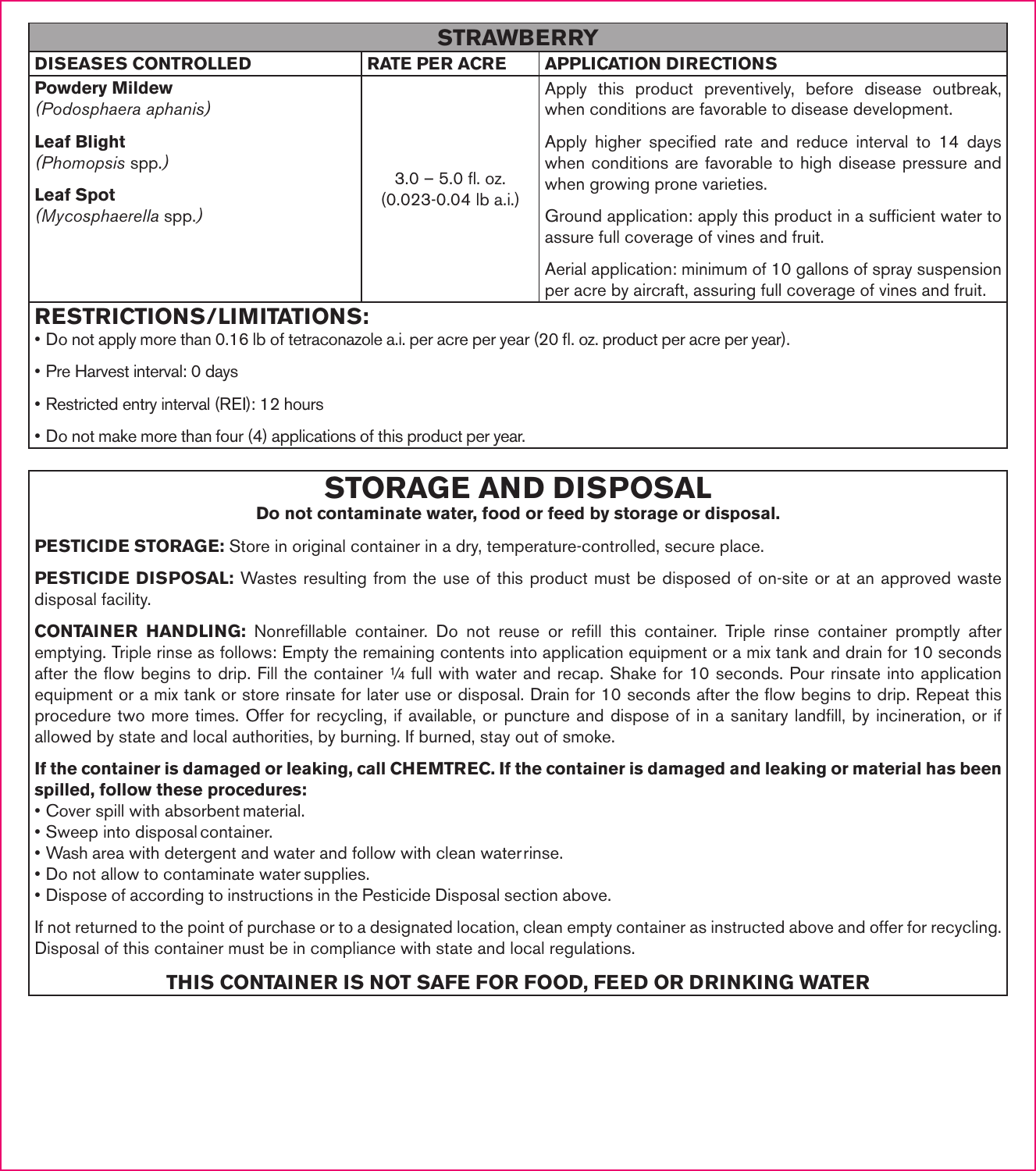# **CONDITIONS OF SALE AND LIMITATION OF WARRANTY AND LIABILITY**

Uses of Perissim<sup>™</sup> other than those specified on this label are not licensed or otherwise authorized through the **purchase of this product and the use of this product for other purposes including research and/or experimental uses are expressly prohibited without the written consent of AgBiome Innovations™ Inc.**

**NOTICE:** Read the entire Directions for Use and Conditions of Sale and Limitation of Warranty and Liability before buying or using this product. If the terms are not acceptable, return the product at once, unopened, and the purchase price will be refunded.

The Directions for Use of this product must be followed carefully. It is impossible to eliminate all risks inherently associated with the use of this product. Ineffectiveness or other unintended consequences may result because of such factors as manner of use or application, weather, AgBiome Innovations™ Inc. materials or other influencing factors in the use of the product, which are beyond the control of AgBiome Innovations™ Inc. or Seller. To the extent consistent with applicable law, all such risks shall be assumed by Buyer and User, and Buyer and User agree to hold AgBiome Innovations™ Inc. and Seller harmless for any claims relating to such factors.

AgBiome Innovations™ Inc. warrants that this product conforms to the chemical description on the label and is reasonably fit for the purposes stated in the Directions for Use, subject to the inherent risks referred to above, when used in accordance with directions under normal use conditions. This warranty does not extend to the use of this product contrary to label instructions, or under abnormal conditions or under conditions not reasonably foreseeable to or beyond the control of Seller or AgBiome Innovations™ Inc., and Buyer and User assume the risk of any such use. TO THE EXTENT CONSISTENT WITH APPLICABLE LAW, AGBIOME INNOVATIONS™ INC. MAKES NO WARRANTIES OF MERCHANTABILITY OR OF FITNESS FOR A PARTICULAR PURPOSE NOR ANY OTHER EXPRESS OR IMPLIED WARRANTY EXCEPT AS STATED ABOVE.

To the extent consistent with applicable law, neither AgBiome Innovations™ Inc. nor Seller shall be liable for any incidental, consequential or special damages resulting from the use or handling of this product. **TO THE EXTENT CONSISTENT WITH APPLICABLE LAW, THE EXCLUSIVE REMEDY OF THE USER OR BUYER, AND THE EXCLUSIVE LIABILITY OF AGBIOME INNOVATIONS™ INC. AND SELLER FOR ANY AND ALL CLAIMS, LOSSES, INJURIES OR DAMAGES (INCLUDING CLAIMS BASED ON BREACH OF WARRANTY, CONTRACT, NEGLIGENCE, TORT, STRICT LIABILITY OR OTHERWISE) RESULTING FROM THE USE OR HANDLING OF THIS PRODUCT SHALL BE THE RETURN OF THE PURCHASE PRICE OF THE PRODUCT OR, AT THE ELECTION OF AGBIOME INNOVATIONS™ INC. OR SELLER, THE REPLACEMENT OF THE PRODUCT.**

**AgBiome Innovations™ Inc. and Seller offer this product, and Buyer and User accept it, subject to the foregoing**  Conditions of Sale and Limitation of Warranty and Liability, which may not be modified except by written agreement **signed by a duly authorized representative of AgBiome Innovations™ Inc.**

Perissim™(EPA Reg. No. 60063-80-92488) EPA 07/11/2017 (05/19)